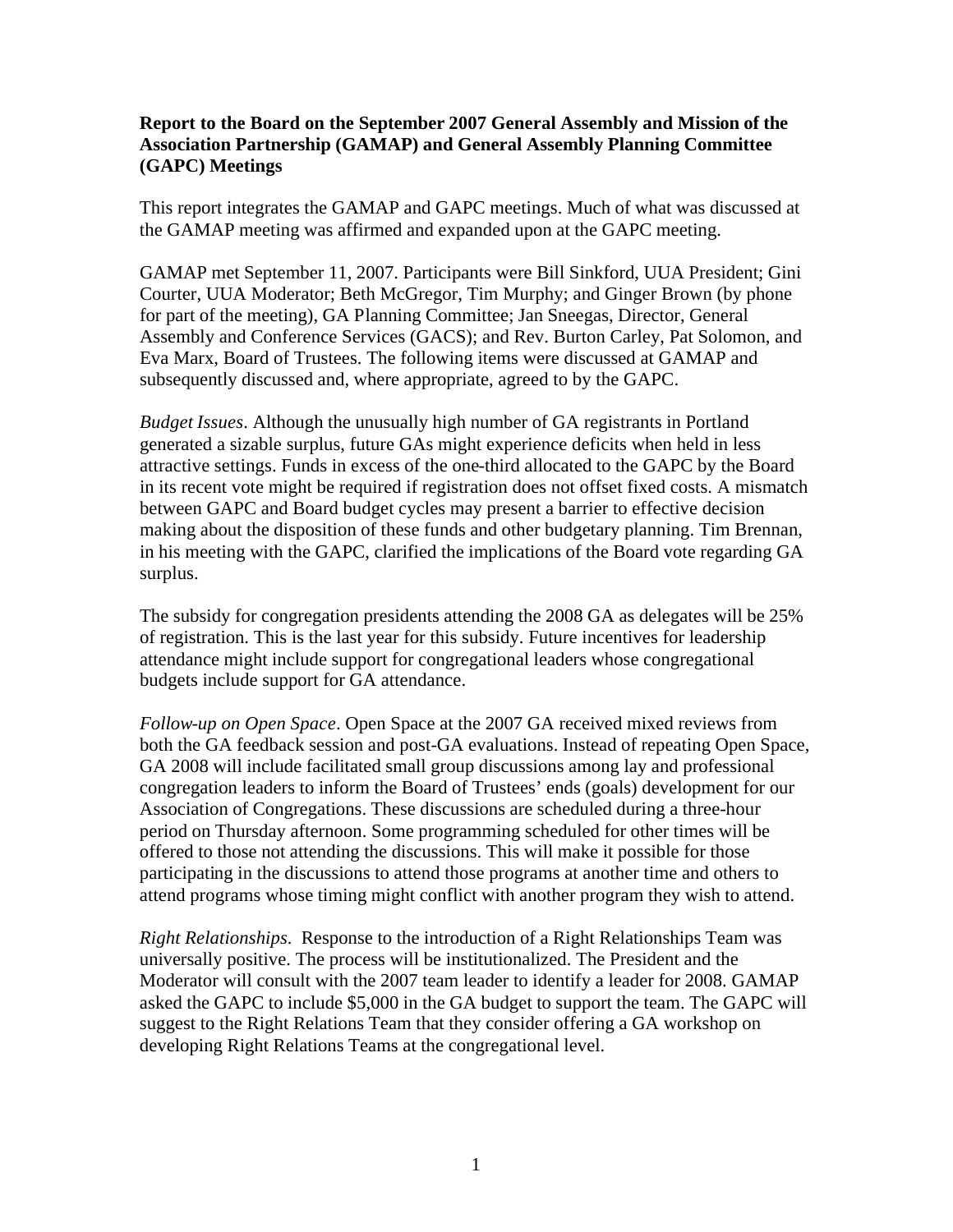Worship and music leaders for the 2008 GA will be invited to attend an orientation regarding cultural appropriation and related issues similar to the meeting that 2007 worship and music leaders attended last spring. GAMAP asked the GAPC to allocate \$3,500 to support worship leaders' travel to a January meeting.

*GA theme*. The theme suggested by GAMAP for the 2009 GA is "Call and Response" to reflect how we respond to a call to ministry. (According to Wikipedia, "call and response" in music is a succession of two distinct phrases usually played by different musicians, where the second phrase is heard as a direct commentary on or response to the first. In Sub-Saharan African cultures, call and response is a pattern of democratic participation in public gatherings in the discussion of civic affairs, in religious rituals, as well as in vocal and instrumental musical expression and has been transmitted in this country over the centuries in various forms of cultural expression.) The GAPC suggested that "General Assembly: A Meeting of Congregations" become the annual major "branding" theme with sub-themes added if desired.

*Public Witness*. The Office of Advocacy and Witness has requested two hours of unopposed time for a public event featuring "Supporting and Celebrating BGLT Families" in a location where the Fort Lauderdale community can be involved. The event will be scheduled during Friday evening rush hour in a public place. The GAPC is exploring logistics. This success of this experiment will need to be evaluated before the decision is made for similar scheduling at future GAs,

*Worship*. To affirm our identity as a religious people gathering for religious purposes, more opportunities for plenary worship are being incorporated into the program.

- *Opening worship*. The opening will be a celebratory and worshipful gathering. Total time for the banner parade and the opening plenary will be limited to 30 minutes with the plenary occurring immediately after the banner parade instead of at the end of the program. The GAPC is exploring the possibility of offering "Sources," a cantata with music by Jason Shelton and lyrics by Kendyl Gibbons that acknowledges and lifts up the seven sources of our tradition while at the same time being in keeping with the 2007 GA theme of Common Threads.
- *Service of the Living Tradition*. Victoria Safford, Senior Minister, White Bear Unitarian Universalist Church, Mahtomedi, MN, will preach. A member of the GAPC will speak with the Office of Ministry and Professional Leadership about ways to respond to requests for greater visibility for those receiving fellowship and other issues that emerged in the post-GA evaluation.
- *Friday evening worship*. A Friday evening worship to which all GA attendees will be invited will incorporate youth worship, the bridging ceremony, young adult worship, and Soulful Sundown.
- *Sunday worship*. The Sunday "seeker" worship service will return to its traditional Sunday morning slot and will be designed to model exemplary worship. Rev. Marlin Lavanhar, Senior Minister at All Souls Unitarian Church,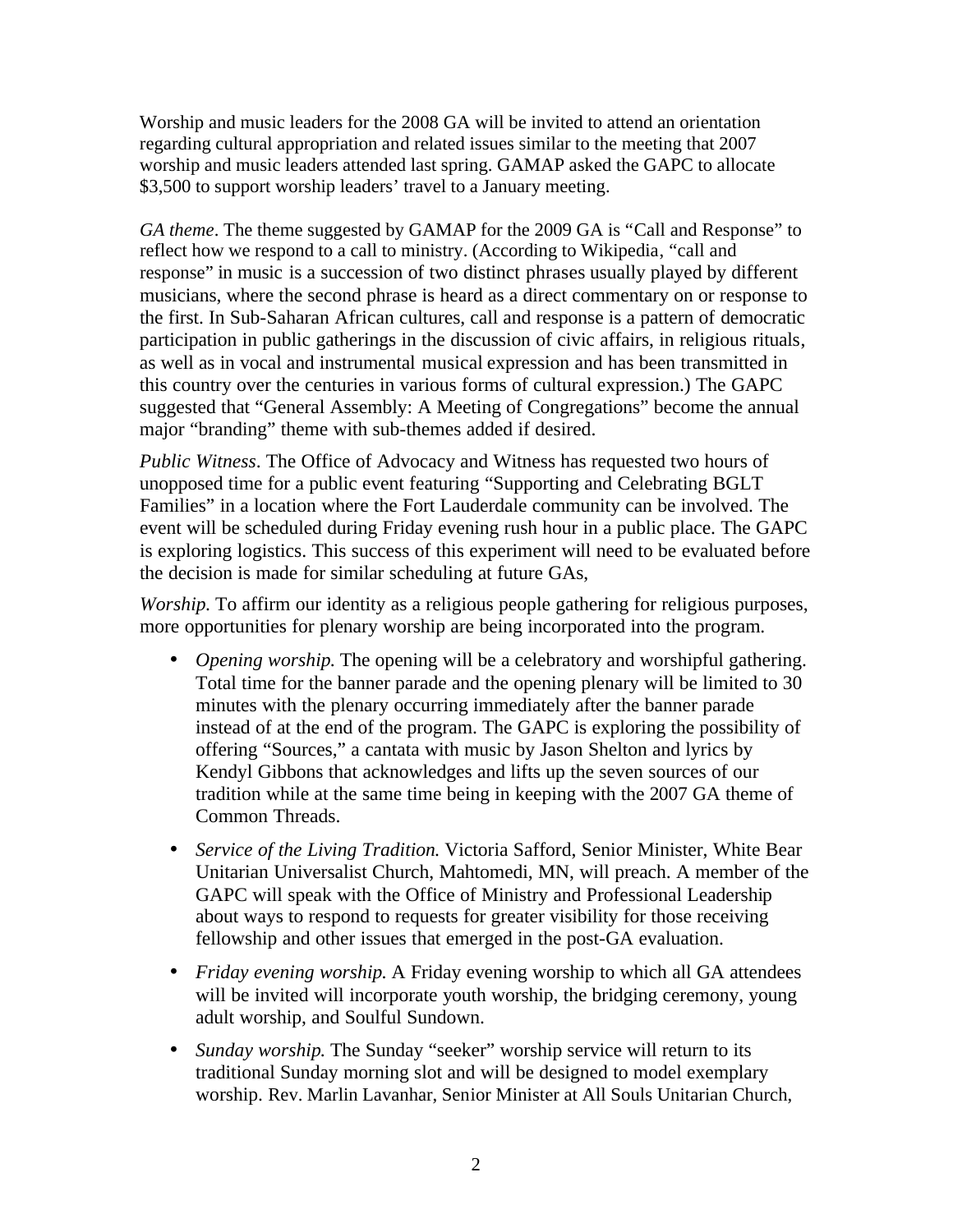Tulsa, OK will be the worship leader. The closing, which will end at 7 pm, will take the form of celebratory worship.

*Banner parade*. The GAPC is exploring the creation of a virtual banner parade for future GAs where photographs of congregations and their banners could be displayed on a screen.

*Ware Lecture*. As of this writing, the speaker identified by Bill Sinkford had not yet responded. If no response is received by October 15, Bill will seek an alternative candidate. The Ware Lecture will begin at 8:30 pm, Saturday.

*Envisioning the future of our meeting of congregations*. Suggestions for doing GA differently are emerging from multiple sources. The separation between pre-GA functions such as Center Days, UU University, other leadership meetings, and GA is becoming increasingly artificial in terms of content and logistics. Moreover, strategies such as electronic communications could enable our congregations to participate in the democratic process without having to travel to a single central meeting site. The Committee on Committees will be asked to help identify a task force to imagine the possibilities.

*Security at Fort Lauderdale*. Concern was expressed about access to the convention center, especially for youth. The Fort Lauderdale convention center is located at the northern end of Port Everglades, the world's second largest cruise port. Security checkpoints exist at all entrances. Anyone entering the convention center will be required to present government-issued photo identification. Nametags will not constitute adequate identification. Minors, i.e., anyone under the age of 18, may use student identification. Minors without identification, who present no obvious threat, will be admitted on a case-by-case basis, and, according to the Port Authority, "Admittance will not be unreasonably withheld." The GAPC discussed with Youth Office representatives concerns about how our youth might be treated and difficulties that they might encounter. There was agreement that communication in advance of GA with law enforcement authorities regarding security issues is critical. The GA Office will ask Fort Lauderdale staff how other organizations with youth participation at the Fort Lauderdale convention center have addressed security issues.

The GAPC met in Boston September 12 -16. Guests included:

Gini Courter, UUA Moderator Bill Sinkford, UUA President (by phone) Beth Norton, President, UU Musicians' Network (UUMN) Tim Brennan, UUA Treasurer Jen Lotze, Second Year HUUPER (Hardcore UU Person Energized and Ready!) India McKnight, First Year HUUPER Jesse Jaeger and Derek Jackson, UUA Youth Office Don Plante, Stacy Dixon, and Lorna Gilbert, GACS staff John Hurley, UUA Director of Communications Nancy DiGiovanni, Andrew Tripp, and Erik Kesting, UUA Office of Young Adult and Campus Ministry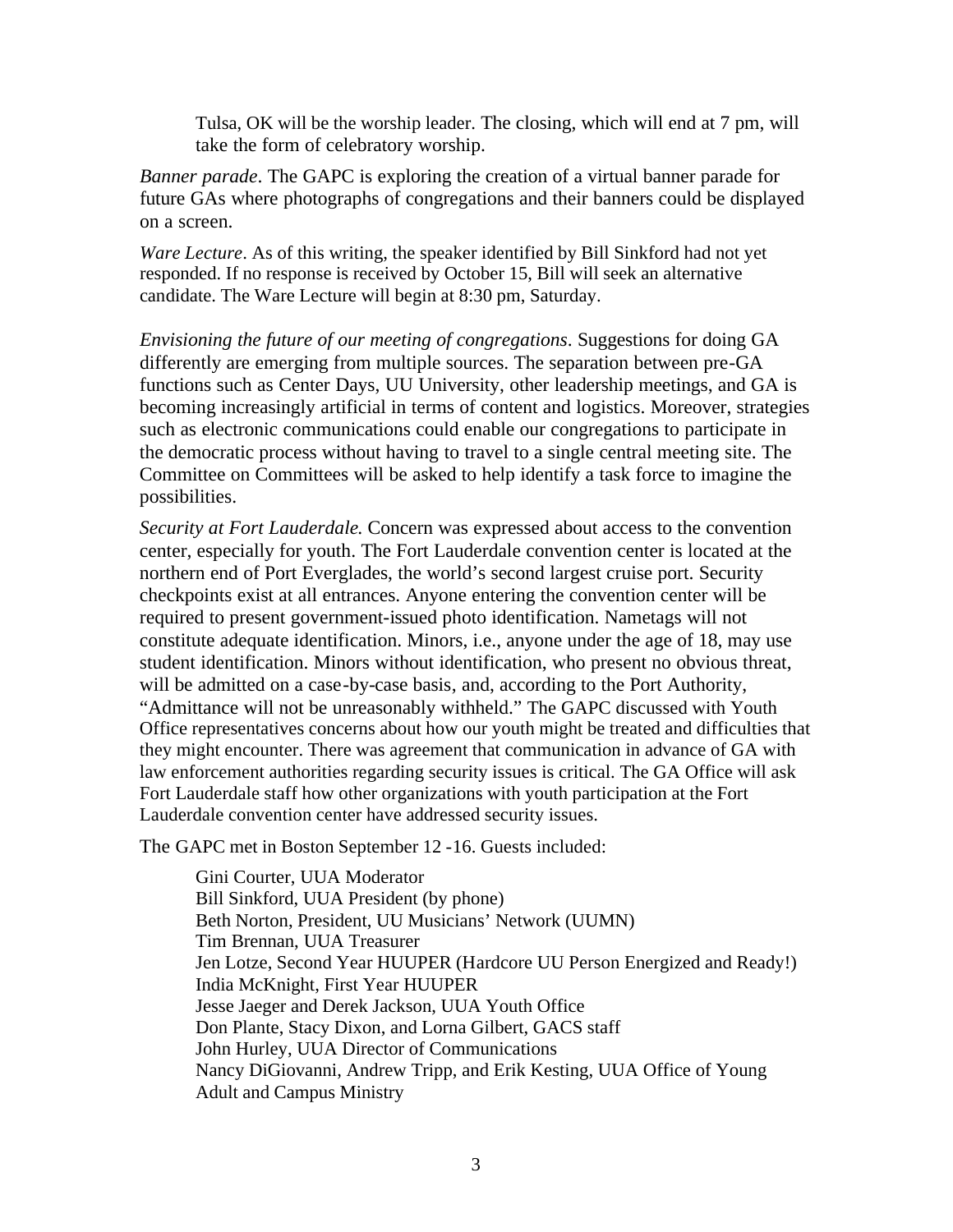The GAPC meeting began with a two-part retreat. In the morning the Rev. Keith Kron, UUA Identity-Based Ministries, led a workshop entitled "Lenses and Blind Spots, World Views and Ruts: Using the Enneagram for Greater Understanding of How We and Others Work." Paula Cole Jones, anti-racism consultant for the UUA, facilitated the afternoon portion of the retreat.

*Pre-GA events.* The relationship between pre-GA events and GA was a recurrent theme not only at GAMAP but also in conversations between the GAPC and Beth Norton, Bill Sinkford, and Gini Courter. Issues included compensation of musicians who are involved at GA but are also asked to assist with pre-GA functions; volunteer staffing; responsibility for accommodating accessibility needs such as access to scooters; and timing conflicts such as the one between the Berry Street Lecture and district ingatherings.

*Youth*. Jesse Jaeger observed that, thanks to the development of partnerships within the UUA, youth programming in 2007 was the best ever. However, youth participation as a percentage of GA attendance is decreasing, some of which Jesse attributed to schools ending later in response to requirements of No Child Left Behind legislation.

*Young Adults*. The Young Adults and Campus Ministries Office and the GAPC are forging a strong relationship and had a lively discussion about plans for the future. The Office is looking at ways for young adults to become more integral to and visible at GA. Nancy DiGiovanni spoke about how important strengthening our institutional structures that minister to both youth and young adults is to the growth of our movement. According to Nancy, each year the number of graduating high school seniors in our congregations equals 10 times the net annual gain in membership reported by UU congregations. Youth and young adult representatives expressed excitement about the possibilities of the Friday night worship.

*Economic accessibility*. Hotel room rates in Fort Lauderdale will range from \$89 - \$149. Jan Sneegas reported that hotel rates are increasing by about 8% per year with very high costs anticipated for Charlotte in 2011.

*Greening*. In keeping with the GAPC's continuing efforts to promote greening, orders of service for pre-plenary worship will appear in the program book and will not be distributed at GA. In addition, the GAPC voted to give registrants the option of not receiving a mailed program by indicating that they do not wish to have a program mailed in a check-off box near the carbon offset check-off on the registration form.

*Registration*. The GAPC voted an increase of \$5.00 in registration fees for GA 2008. All non-registration fees will remain at 2007 levels.

*GA 2010*. The GAPC asked whether the Board of Trustees would be interested in sponsoring an intergenerational event in 2010, perhaps considering the use of some of the accrued GA income for an intergenerational meal.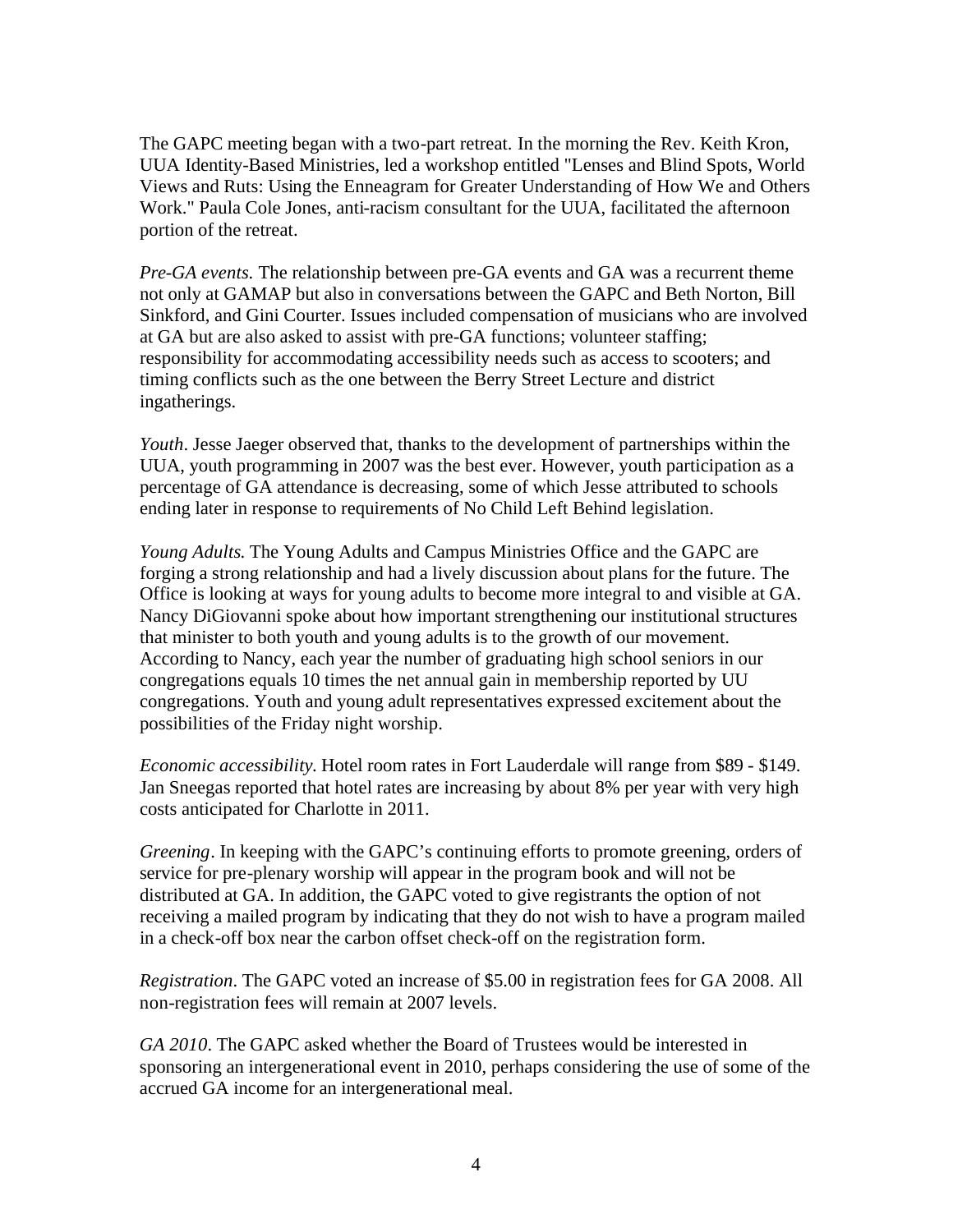*Children's Programming*. The GAPC is exploring the possibility of offering junior high programming at Young Fun to prepare 12-14 year-olds for participation in Youth Caucus. Current Young Fun programming is unstructured. Kids are given options for activities from which they select what they want to do. The GAPC plans to examine current programming and develop a strategic plan for more structured programming that includes age-appropriate UU content.

The GA Children's Choir will perform in Minneapolis GA 2010 in keeping with the intergenerational theme. The GAPC will explore with Young Fun and Children's Choir planners the possibility of joint housing arrangements.

*Workshop slots*. The Board will have a total of six slots: the budget hearing and one slot for each working group. The Congregation Presidents workshop with Bill and Gini is scheduled for Friday morning (Workshop #3). Congregation Presidents networking is scheduled for late Saturday afternoon (Workshop #8). Each Independent Affiliate approved by the Board of Trustees by November 1, 2007 will be eligible for one workshop slot. The GAPC has increased the number of GAPC-sponsored slots to 35 to accommodate requests anticipated from former Independent Affiliates. Districts will have 2 slots each plus an ingathering. The GAPC has gathered data on attendance at 2007 GA workshops and suggests that the UUA Leadership Council, when assigning staff slots, consult these data to identify attendees' interests.

Because short workshop time blocks (1¼-hour) do not offer enough time for effective in-depth training and skill-building, the GA 2008 grid will include an option for two successive workshop time slots on some days. One of those times will be concurrent with the small group leadership discussions scheduled for Thursday afternoon.

*Accessibility*. All choral music in plenary will be captioned in 2008. Accessibility issues related to housing and GA events continue to be of concern. The GAPC would like the Board's help with examining and developing policies for providing accessibilities services at GA. The GAPC suggested conducting a survey and/or conversations with people who have used accessibility services at past GAs better to understand their perspective on met and unmet needs. The GAPC wondered whether the Journey Toward Wholeness Transformation Committee, which is now integrating accessibilities, might be able to assist with this effort.

*Communications*. John Hurley provided an overview of his office and offered suggestions for strengthening GAPC communications with GAPC constituencies, especially in relation to issues such as changes in programming or security at Fort Lauderdale. He suggested publishing information on the website rather than as an e-mail attachment so that language can be reframed in case of changes or need for clarification.

*Responsive Resolution*. A 2007 Responsive Resolution asked that the GAPC discuss including time during the opening of the 2008 GA for delegates and attendees to work together to gain insight, skills, and experience with (1) our own individual assumptions when encountering new people, and (2) engaging in compassionate response and witness